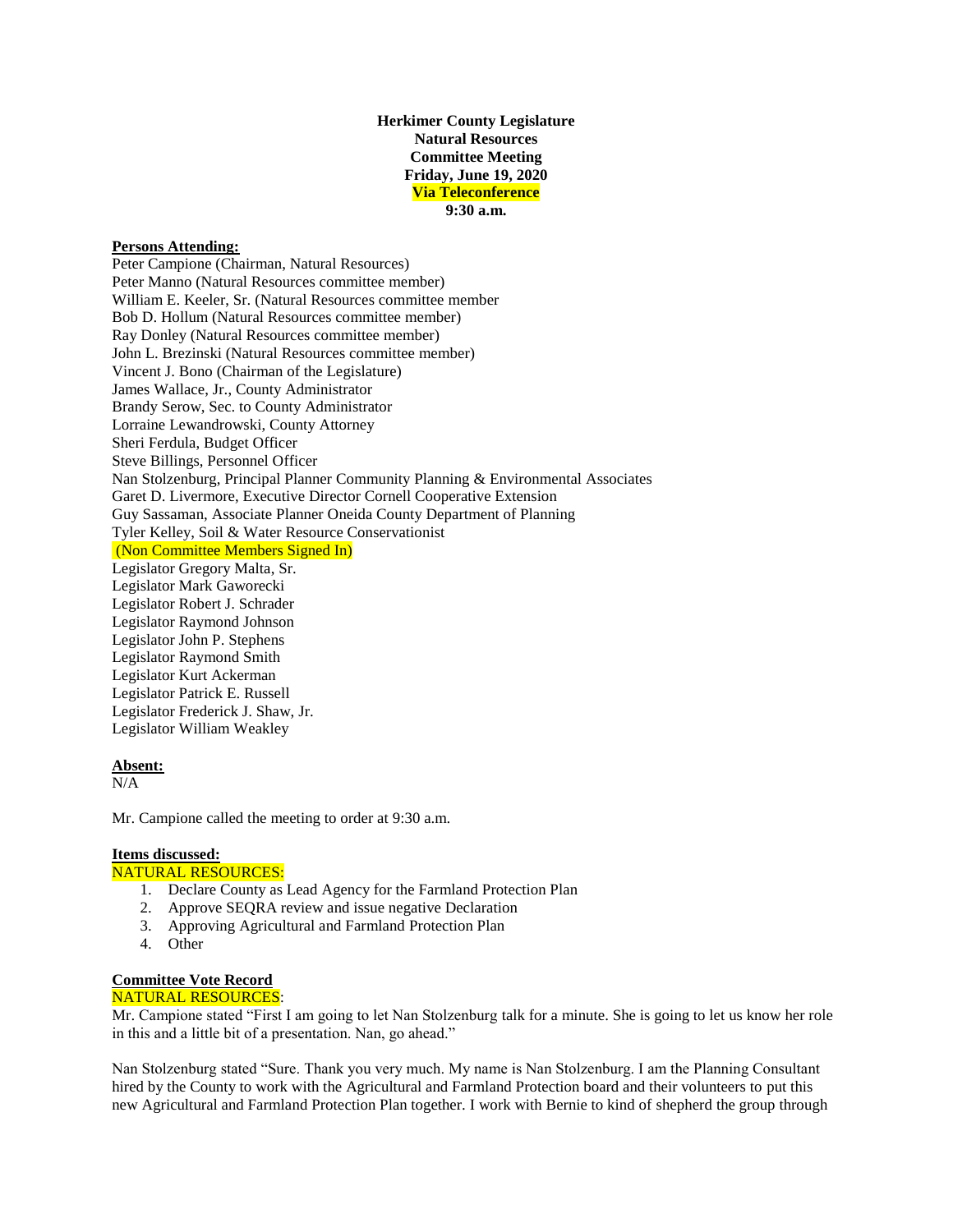the planning process and we are pleased today to be able to present the draft plan to the committee for your consideration. I wanted to take a couple of minutes just to briefly tell you what this plan is. This is an update of the original plan that was done in 2002. Like the previous one, it was funded by a grant from the New York State Department of Agriculture and Markets. In essence this is a road map for decision makers, farmers and ag businesses to learn about what the current conditions of agriculture are in the County, what the opportunities to enhance agriculture are and what the strategies could be to help you all get to a better and more successful and resilient agricultural community in the future. The plan is laid out in having a few key sections and I hope that each of these sections will be useful for different groups. There is a section that is pretty detailed about the agricultural census and the economic data that tells you all about the trends in agriculture, how it has fared from the past and what the trends are for the future. It includes some terrific maps that were done by the Oneida GIS folks. The maps are very useful even with not implementing any of the other recommendations. We hope the maps will be useful for other future decision making. We did an audit of five towns to see whether their plans and regulations were what we call farm friendly and consistent with promoting agriculture and recommendations came out of that effort to improve local regulations to help them offer more opportunity for agriculture at the local level. All of that information went into kind of a big analysis called the strengths, weaknesses and opportunities where we looked at what was working, what wasn't working and what were some of the suggestions. The vision and goals is a section of the plan that is kind of the motherhood in apple pie statements about what you hope the agricultural economy will be like in the next ten years. And the bulk of the plan is a series of recommended strategies and actions that different agencies and organizations can take over the next few years to really make this real and not a sit on the shelf kind of plan. We left you with a set of priority projects that the group felt was the most important strategies to get underway as soon as possible so they lay the ground work for other things and the plan has an action plan in it that basically says: This strategy, who are the stakeholders or players that can help implement it and helping to get that done. We hope it leaves you with the tools to implement it and carry it out to meet the goals, which really is to enhance farming, help make the farming industry successful, economically profitable and resilient. Some of the priority projects that stand out in the plan, and there are many recommendations in there, but some of the big ones that call out is a set of strategies designed to help Herkimer County build the capacity for the programming and the projects that are needed. You have the foundation between Soil and Water and Cooperative Extension and Planning and the Farm Bureau but we have to get these agencies and stakeholders all working together and coordinated. The first priority is to set up an agricultural counsel to coordinate implementation of the work and kind of shepherd those projects through. That's typically where we see failures with these plans. Without having a good organization to actually use the plans. That's where this one started with what do we have to do to set up things in the County to put these recommendations to work? The second set of priority recommendations looks at existing programs that you already have in the County that could be enhanced and strengthened, we don't need to reinvent the wheel, there is a great foundation of things already going on and we just have to find a way to make them more robust and stronger. The third set of priority recommendations is there are many new ideas that have been very successful in other places that we can learn from. And again, we don't need to reinvent the wheel but we need to have a big tool box. The issues facing agriculture are complex and our tool box has to be complex to address that. Between building capacity to implement them, strengthening your existing programs and finding ways to start some new programs that have shown to be very successful elsewhere in the state and the country. Some of those being that we really need to work to diversify the farm types we have, to enhance food processing locally, that's especially important these days with COVID, local food, local food systems and local processing. There is so much interest and need for that. It's really come to the top of the list of things we need to work on. Promotioning, marketing is always critical because agriculture has traditionally been very bad at marketing its products and itself and we really need to do a better job with that. We need to work on ag education to help the community understand the importance of agriculture to our communities and our economy and the kind of character you have in Herkimer County, then to protect farmland as we can. As I mentioned the first steps for laying this plan out after adoption is to format agricultural counsel and thanks to John Piseck at IDA, for the phrase "Grow Herkimer County". It's kind of a tag line to pull all of these programs together to make this happen. As a longer term outlook, we need an ag economic development specialist who has the skills to pull these things together. There really needs to be a navigator at the County level to facilitate and move these things along. Some other steps for success is to continue to support those critical agencies that are working with agriculture, Cooperative Extension, the IDA, are critical to provide the support for these programs. We can use the County website and other websites way more effectively to identify local foods and access availability. Another one the committee thought was an essential first step was to works towards a beginning farmer program and get more youth interested in ag and ag businesses and being somehow involved in agricultural economy. We have an aging farm population and we need a new generation of farmers. All of those are contained in the plan and we hope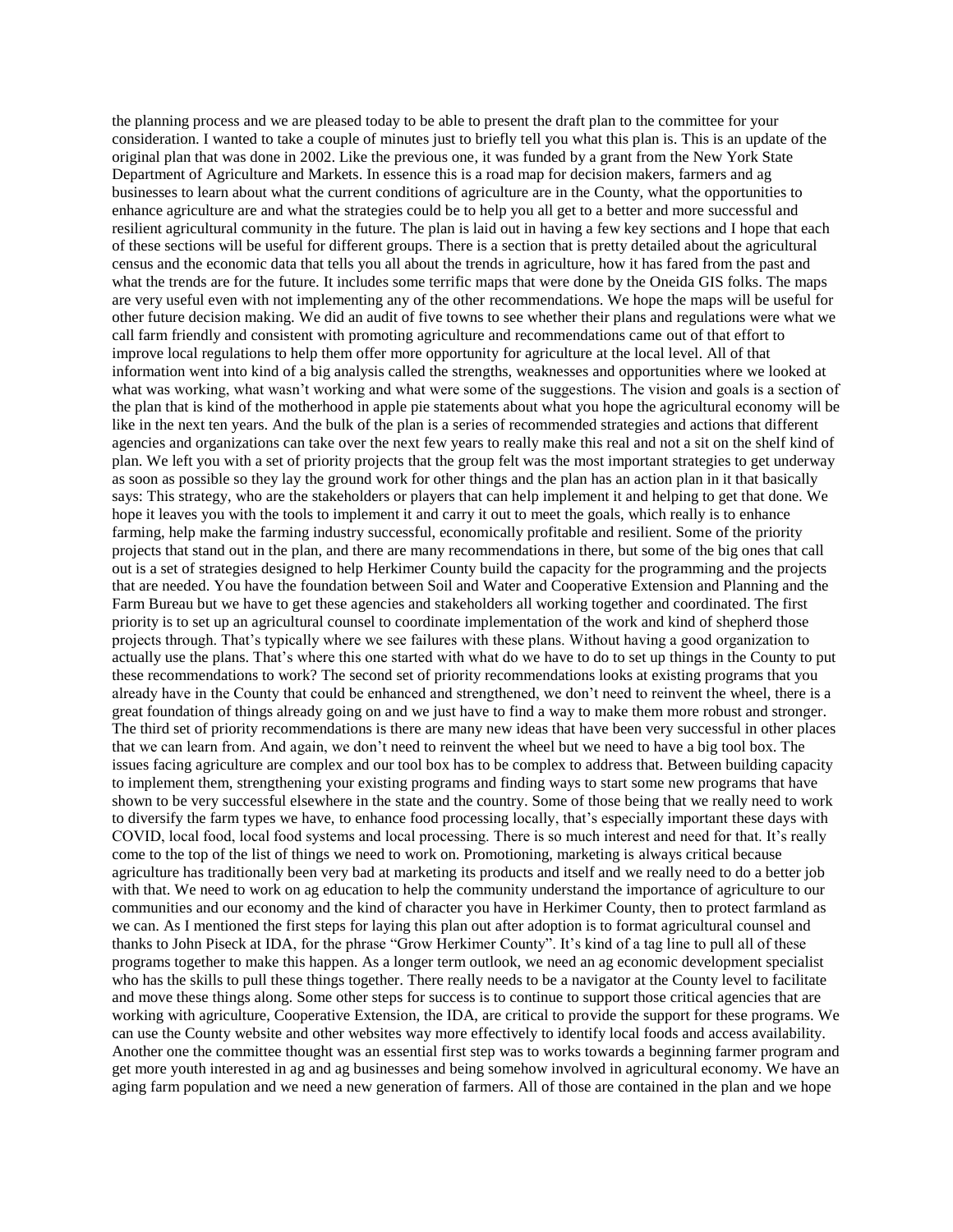that it will be a road map for you all to follow over the next decade or so to give you good ideas and projects to start implementing. So that's a really quick tour of what's in the plan and I will turn it back over to you."

Mr. Campione stated "Thank you Nan. Does anyone have any questions for Nan?"

Mr. Gaworecki asked "I noticed in the pamphlet we got your swat analysis is missing the threats section and I was wondering if you have any plans to mitigate threats such as declining pollinator populations and foreign imports of produce and meats, things such as that?"

Nan Stolzenburg stated "I would have to go back and look at it. Certainly there are pieces in the plan that talk about environment resiliency and ensuring that some of the facilities are compatible with farming and the environment. I'm not sure that we had a specific recommendation just for pollinators. I would have to go back. I could look that up and get you back that answer. Bernie or Guy, Tyler or any of you that worked on the plan on that do you recall anything more specific?"

Guy Sassaman stated "I don't recall anything more specific. Not specifically for that issue."

Nan Stolzenburg stated "And that's something you feel is critical to address? We certainly can do that. The concept of environmental resiliency and consistency between farming and the environment was addressed."

Garet Livermore stated "I know that in the state permitting process for the solar facilities, they particularly pay attention to pollinator at Cornell. We are working on developing specific mixes of seeds and other factors to make the solar site be more environmentally sensitive in relation to pollinators."

Mr. Gaworecki and Mr. Campione said thank you.

Mr. Schrader stated "I just want to let you guys know we are having another milk free give away and possibly getting about 1,000 boxes of meat and vegetables. It will be June  $30<sup>th</sup>$ . It starts at 10:00 a.m. at the high school in Herkimer."

Mr. Campione thanked Mr. Schrader.

Mr. Campione stated "First on the agenda is to declare Herkimer County as Lead Agency for the Farmland Protection Plan Program. Do I have a motion?"

Item #1 – On motion of Mr. Hollum, seconded by Mr. Brezinski, Item #1 was voted on, approved, and moved for Resolution. Unanimous.

Mr. Campione stated "Second on the agenda, approve the SEQRA review and issue the negative Declaration."

Mr. Wallace asked "Have we gone through that Lorraine with the Committee?"

Lorraine responded "I don't know if the committee members received a copy of the SEQRA review."

Mr. Wallace stated "We need to go through that as a committee."

Lorraine stated "Nan did a full environmental assessment form in which we took a look at whether or not this plan would have any adverse environmental impact. The adoption of a countywide Ag and Farmland Protection Plan is a planning instrument. Did you guys receive a copy of the EAF? This would be the usual things we consider. Would there be an adverse impact on planning and zoning actions. The answer was that there would be an impact and it's working with Planning and Zoning. The rest of the impacts, there are none, because this is a plan that is hopefully enhancing our ability to provide for agricultural economic development. Nan did not find any adverse environmental impacts. She summarized in her presentation the narrative part of the SEQRA environmental impact. This would be to build capacity in the County, strengthen our programs and initiate new programs. Nan listed some of the recommendations that came out of the plan and that was number one, to create an ag counsel, create a Grow Herkimer County program, hire an ag economic development specialist and work with the various agencies. As